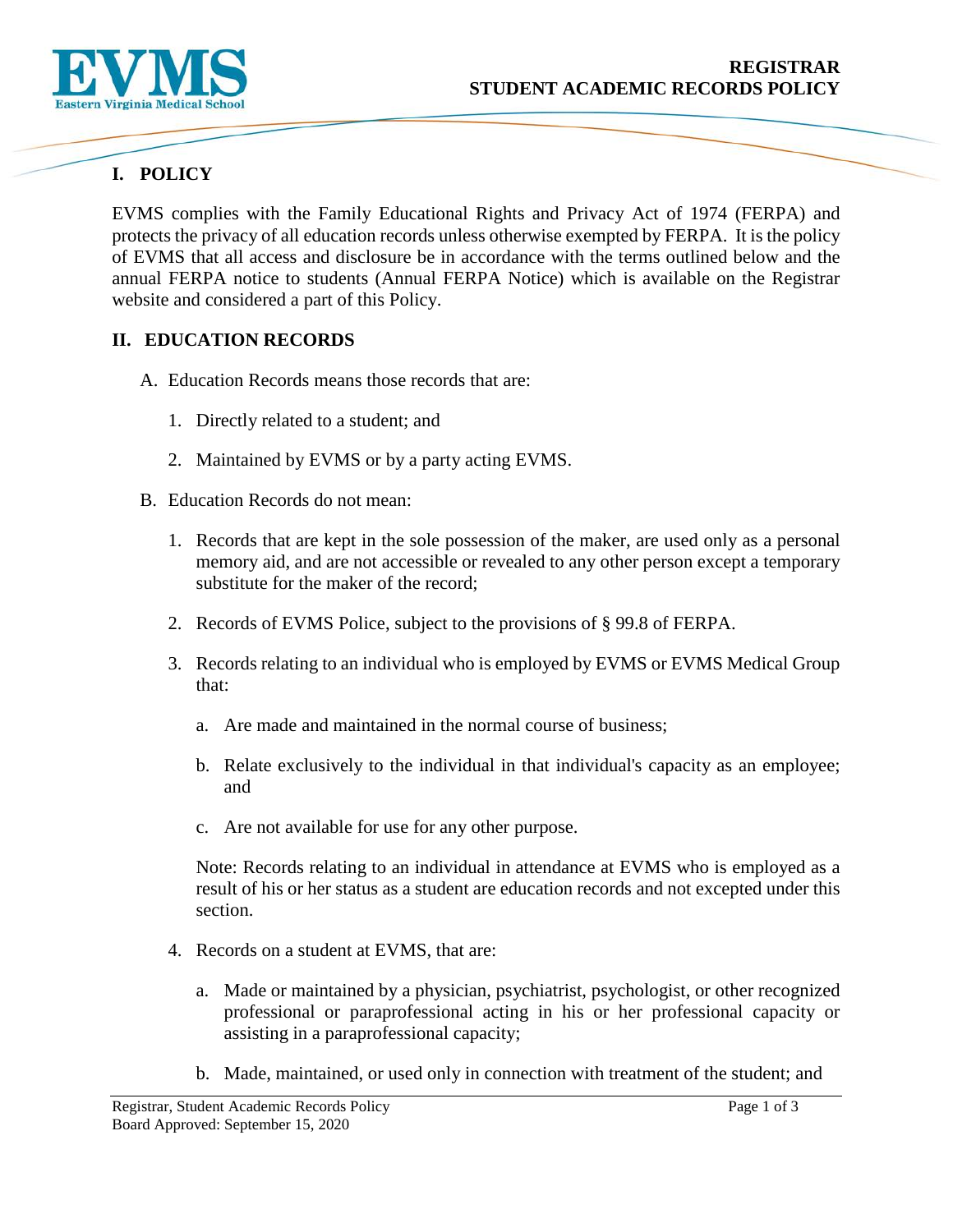

- c. Disclosed only to individuals providing the treatment. For the purpose of this definition, "treatment" does not include remedial educational activities or activities that are part of the program of instruction at the agency or institution;
- 5. Records created or received by EVMS after an individual is no longer a student in attendance and that are not directly related to the individual's attendance as a student.
- 6. Grades on peer-graded papers before they are collected and recorded by a teacher.

## **III. CONFIDENTIALITY OF EDUCATION RECORDS**

- A. With the exception of Directory Information and School Officials with a Legitimate Educational Interest (faculty and employees who have an educational or administrative need to know) as outlined in the Annual FERPA Notice and other exceptions outlined under § 99.31 of FERPA, all Educational Records are considered confidential and will not be released to outside parties without the consent of the student. This includes providing information to parents and spouses.
- B. Students may provide consent for EVMS to disclose Education Records to a non-affiliated third party by completing an Authorization to Release Academic Records form located on the Registrar website.
- C. Nothing in this section shall be construed to limit the obligations of EVMS under The Solomon Amendment (10 U.S.C. § 983), a federal law that requires institutions to provide directory-type information on students, at least 17 years of age who are registered for at least one credit, upon request from representatives of the Department of Defense for military recruiting purposes. This information, referred to as "student recruiting information," includes: student name, addresses, telephone listings, age or year of birth, place of birth, level of education or degrees received, academic major, and the most recent previous educational institution in which the student was enrolled. A request for student recruiting information under Solomon must be honored unless the student has completed the Directory Information Hold Form and submitted the completed form to the Registrar's Office.

#### **IV. STUDENT ACCESS TO EDUCATION RECORDS**

- A. Students may inspect and review their Education Records by completing and submitting a Request to Inspect and Review Education Records form to the Registrar's office.
- B. Within 45 days of the request, EVMS (or the appropriate component thereof) will make arrangements for access and notify the student of the time and place where the Education Records may be inspected.
- C. EVMS does not have to permit a student to inspect and review Education Records that are: